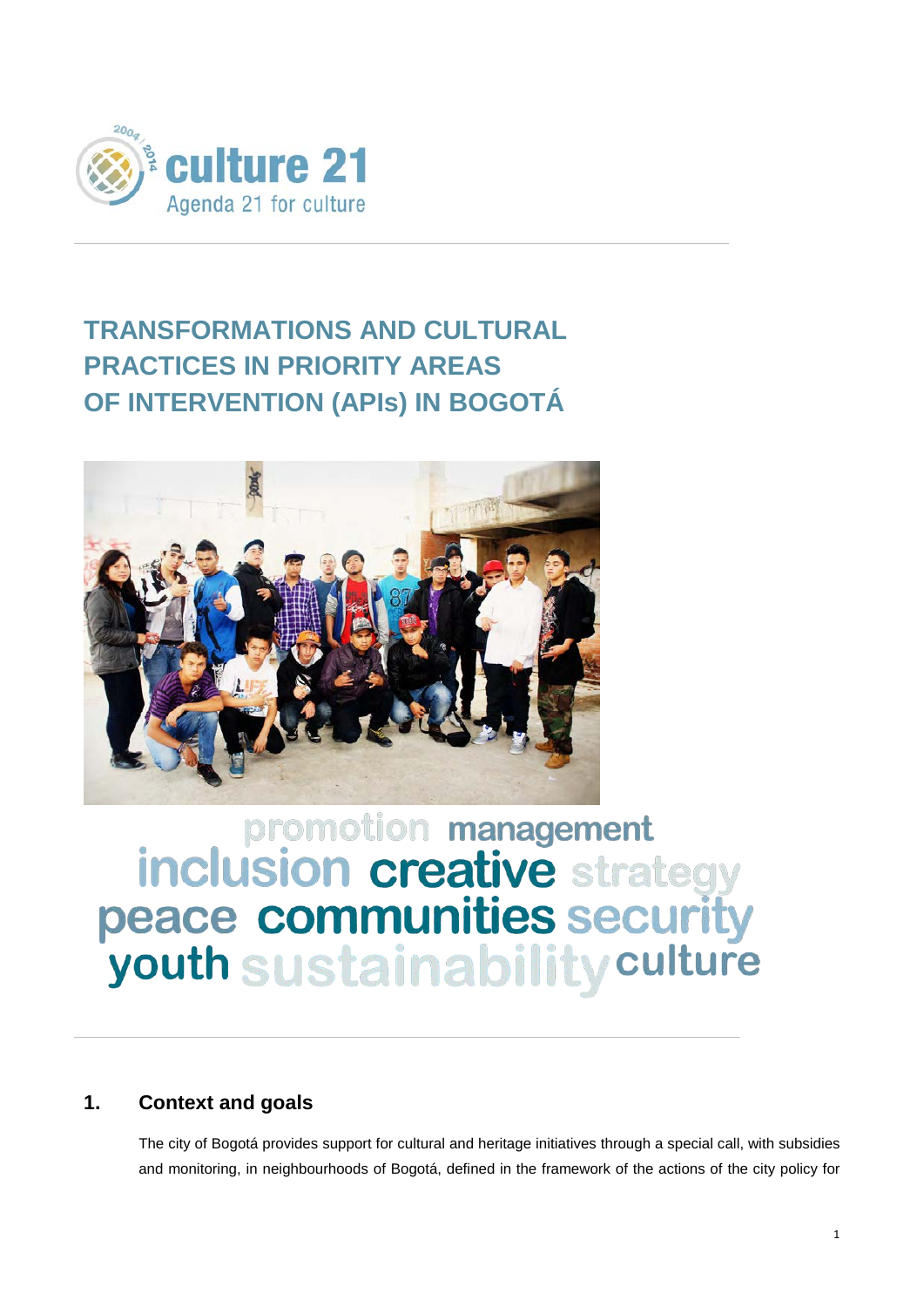the overall improvement of the neighbourhoods, which defines Priority Areas of Intervention (APIs), or in which strategic actions and projects have been defined. The neighbourhoods are located on the outskirts of the city and suffer from a lack of infrastructures, social services and have basic needs. For them, improvement initiatives are planned through an inter-institutional board in which the Secretariat for Culture, Leisure and Sports participates in the project and other infrastructure actions for parks.

The call seeks to identify and provide support for groups and communities that promote artistic and cultural practices. Its objective is to broaden cultural opportunities and encourage the sustainability of artistic and cultural processes that contribute to overcoming segregation and social discrimination.

#### **1. Development**

#### 1.1. Origin

The call emerged as a proposal of the Secretariat for Culture, Leisure and Sports at Bogotá City Council to support the interventions in infrastructure and social services defined by the programme of integral improvement of neighbourhoods by fostering artistic, cultural and heritage initiatives that promote community organisation, harmonious coexistence in the territory and/or transformations of places and environments marked by violence and insecurity, or which require invigoration actions with the communities living there, with special attention to respect for life and difference. The main difficulties envisaged were the call of groups or actions from the territories that are removed from the dynamics of cultural promotion and their lack of experience in the formulation and implementation of publicly-funded projects.

## **Its objective is to broaden cultural opportunities and encourage the sustainability of artistic and cultural processes that contribute to overcoming segregation and social discrimination.**

#### 1.2. Management

In 2013, the call focused on seven priority territories, in which, after a period of dissemination of information, 89 groups submitted their artistic and cultural proposals. The groups included youths, residents, boards of community action, groups of artists, environmental and communication organisations and groups with citizens, who answered the call which was disseminated through the territories along with other organisations responsible for the programme of the overall improvement of neighbourhoods. The participation of youths was notable through proposals related to circus, music, performing arts, photography, hip hop and graffiti. There were also projects for the recovery of the ancestral memory of the neighbourhoods and the participation of citizen groups that promote the rights of the LGBT community, women and people with physical or mental disabilities. The Secretariat for Culture, Leisure and Sports provided 180 million pesos (55.000 euros aprox.) in subsidies for the best 20 proposals, which will be developed in priorities areas of the towns of Ciudad Bolívar, Usme, Rafael Uribe Uribe, Santafe, Suba, Bosa and San Cristóbal.

In the call and dissemination phase, advice was given to the groups interested in the formulation of the projects. Once the best 20 projects had been selected by a team of juries, subsidies were provided (10 million pesos per project, 4.000 euros aprox.) to implement it, with the permanent monitoring of an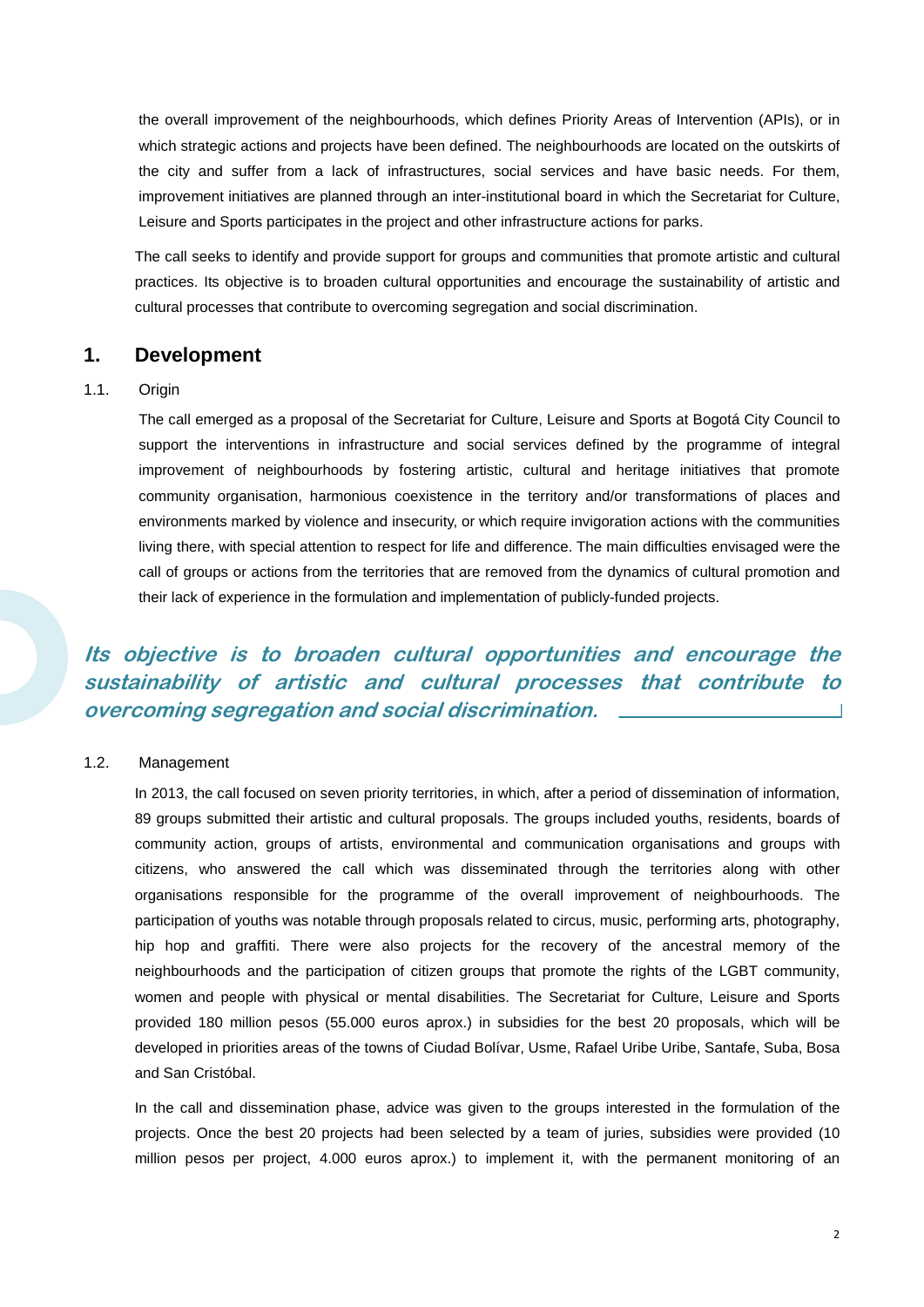interdisciplinary team of professionals which, along with providing advice, carried out the systematisation of the experience.

#### **2. Impact**

The **Programme for the Overall Improvement of Neighbourhoods** seeks to reduce the imbalances and the territorial, socio-cultural, socio-economic and environmental segregation of the urban and rural human settlements and the precariousness in housing and environmental conditions.

## **The success of this call represents progress in the recognition and affirmation of the cultural rights of the communities.**

This is achieved through overall and articulated actions aimed at the improvement, urban reinvigoration and consolidation, social inclusion, economic development, prevention and control of informal urban growth and the resettlement of the population. The process is led by the Secretaría Distrital de Hábitat and other important partners were the Instituto de Desarrollo Urbano, the Secretaría Distrital de Movilidad and Secretaría Distrital de Integración Social. The call in particular is led by the Secretariat for Culture, Leisure and Sports, which provides the resources.

The success of this call represents progress in the recognition and affirmation of the cultural rights of the communities of the sectors targeted and the diversity of cultural territories and forms of expression in our city. For most groups selected it has been the first opportunity to access resources aimed at cultural promotion in order to work with their communities in the targeted territories and also the recognition of culture as the pillar of development and coexistence. The subsidies and monitoring of the projects seek to support community processes which can be sustainable over time.



For 2014, 32 projects have been funded (320 million pesos, 130.000 euros aprox.) in the same number of priority territories in 13 areas of Bogotá. The aim is putting greater emphasis on the process of strengthening and creating the groups, monitoring in the field for the systematisation of the experience and identifying sustainable cultural and community processes. 141 proposals were submitted by an equal number of groups, of which 100 are being assessed by juries. On 25th April 2014 the projects selected will be made public and will be implemented from May to August.